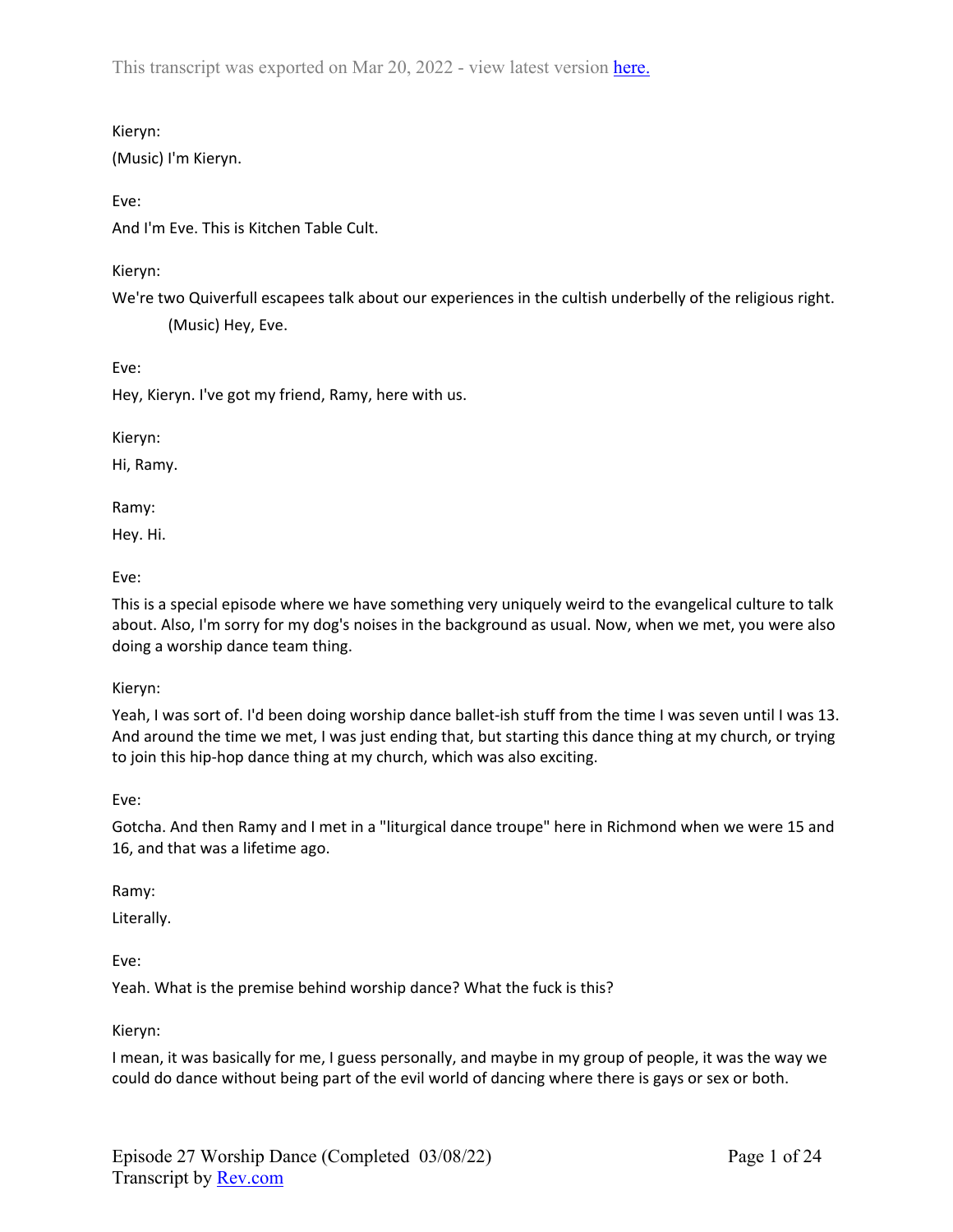Eve:

Or is ballet bad?

Kieryn:

No, because you're not dancing with a partner.

Eve:

Until you're doing the [crosstalk 00:02:22] actually doing ballet.

Kieryn:

Unless you're doing [crosstalk 00:02:26]. But it's not like ballroom or anything scandalous like that, where you're not usually touching a boy.

Eve:

We did ballroom and the way it was sold to us was it's a perfect example of a complementarian relationship.

Ramy:

Yes.

Eve:

Because he initiates and leads, and you follow. You have to practice submitting in public and making small talk and playing nice with the opposite gender.

Kieryn:

I feel that was how we justified learning the waltz.

Ramy:

And we were a picture of God and the church, God leading and the church following.

Kieryn:

Oh, yes.

Eve:

Right.

Ramy:

Oh, yeah.

Eve:

That's just the extra layer of Presbyterianism that was going on there. Covenant theology.

Kieryn: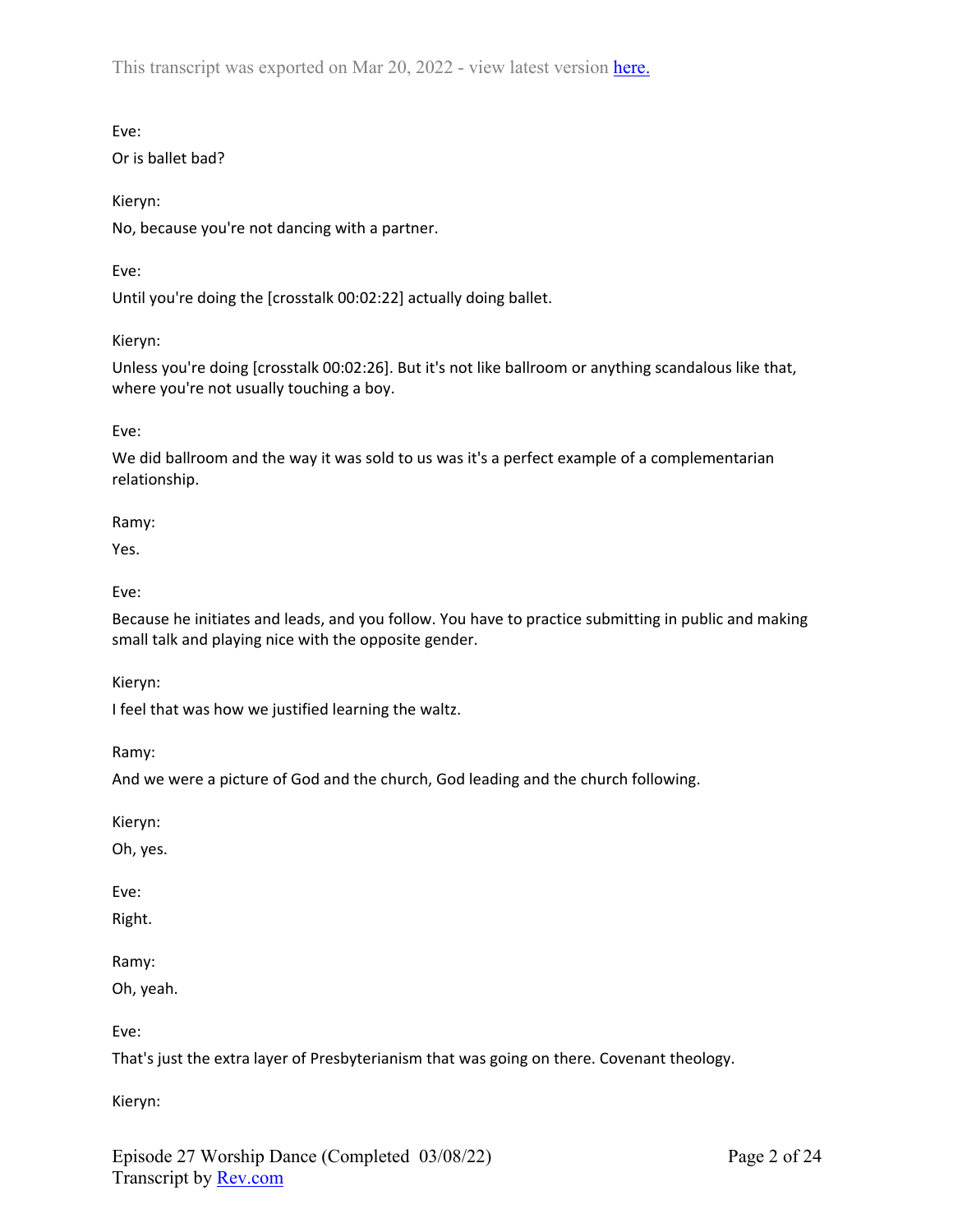Right. Yes. It was also very important. I did, some of my friends when I was in speech and debate, taught me swing and English country dance. And it was, yes, the boy leads. This is good practice for men leading and women following. That was a huge...

Eve:

That's a good practice for marriage.

Kieryn:

That was how we were allowed to touch hands of other boys, is we were learning how to follow.

Eve:

There were some girls in our group who would wear cute little white gloves so that they wouldn't actually be holding hands, technically.

Kieryn:

Right. The skin isn't touching so it's fine. I remember my heart was racing for the 10 seconds that I was holding this boy's hand while doing the line, or the Charleston, or whatever.

Eve:

Homeschooler erotica right there.

Kieryn:

Oh. It felt like my hand, it was fleshy and warm.

Eve: Did you just want to eat it?

Kieryn:

No, no. I have Raynaud's so I was just trying to absorb the warmth through his skin into mine.

Eve:

Oh, okay. My mom got us into worship dance. My mom did ballet all through high school and then, she also did clogging and square dancing and English country dancing, so she was already very fluent in the world of dance and choreography. And then they got involved with the Vineyard Churches, which were a charismatic church movement in California that, kind of like some Grace Ministries. They put out some of their own music, their own CDs. And then, they also created a dance team.

And the flagship church in Anaheim had this massive praise dance team. They used these huge flags. They would do it for special occasions. My mom, when we moved to Visalia in central California and started at our own church, she would get a group of girls together and choreograph dances for special Sundays, so for Easter or whatever. A couple years in a row, she would choreograph some dances and we'd dance in the aisles of the church and up front.

Then we moved to Virginia. My mom stopped putting me and my sister's in ballet. We'd been doing that all along before. Then she heard about this worship dance troupe called His Handmaids, which was in Richmond. How would you describe His Handmaids?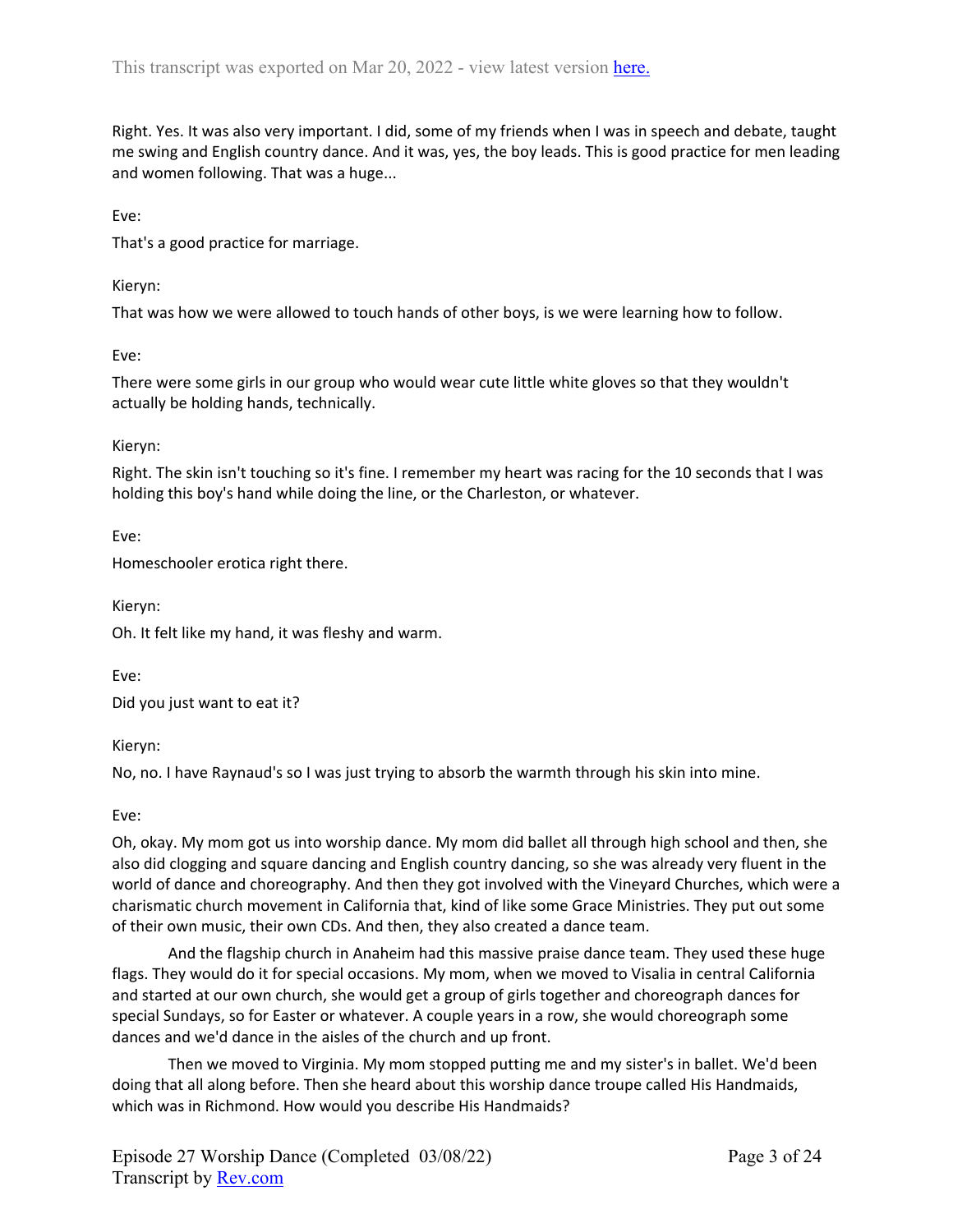Ramy:

Well, Connie liked to describe it-

Eve: Connie's the founder.

Ramy:

Yeah. She liked to describe it like we weren't attached to a denomination or a single church. It was just this group who wanted to usher in the presence of God. That was her whole point, so she wasn't trying to tie it to a church or a denomination. She just wanted to just lead worship.

Eve:

We'd show up at, yeah, nursing homes or individual church services or a funeral, occasionally. We did a couple weddings, but yeah. And the thing that was interesting about Handmaids as opposed to the dance stuff that my mom was participating in when I was a child, was that instead of it being traditional dance, it was more like a pageant. It was more like creating a scene, so this group of girls, they are a backdrop and they don't move for the entire thing. It's not a traditional ballet chorus. They're like a wall. There are a couple other people who are moving out in front of them, but it was always very much more theatrical rather than true dance.

Kieryn:

Yeah.

Ramy:

It wasn't technical.

Eve:

Yeah. It wasn't very technical. It was very, very precise.

Kieryn:

Right.

Eve:

But it wasn't actual dance. It was like it's own thing.

Kieryn:

Yeah. Yeah, that was similar to mine. Mine was through my homeschool group, instead of a church. It was just, there was this one woman who lived in New York for the summer and came down during the winter and spring and taught my homeschool group worship dance. We would perform at this one church's Mother's Day event thing, or we'd have a recital in the studio where we practiced. We did dances to hymns and worship music, and we incorporated a bunch of different kinds of steps, but it wasn't overly technical.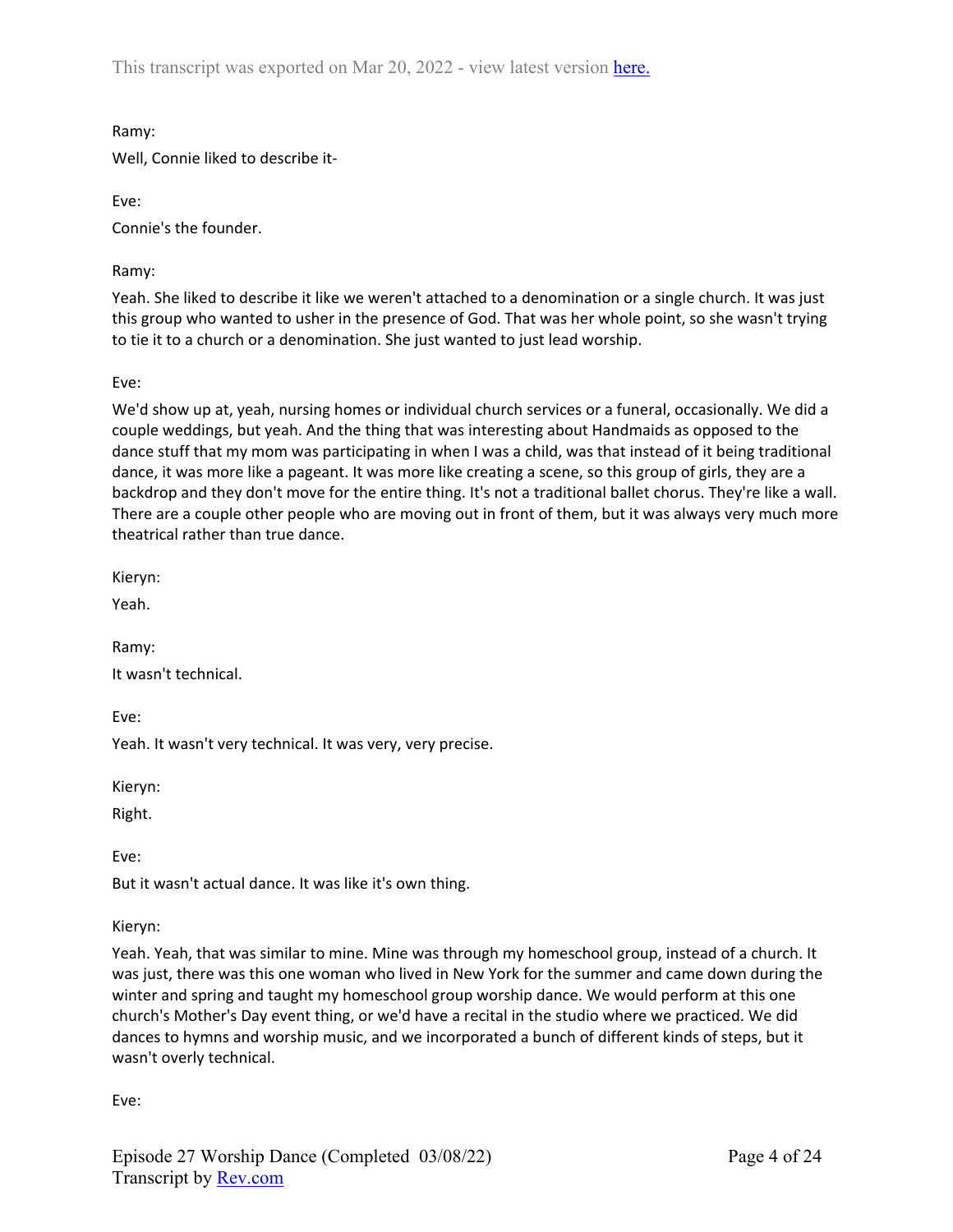# Did you guys wear all white also?

Kieryn:

No. We could pick our own leotards. We were very, very chill and low key. I had a pink leotard with a blue skirt.

Eve:

Nice.

Kieryn:

And it was just whatever, a lot of us even that we were homeschoolers and also doing 4H, made our own skirts to go with our leotards. I had a bunch of different skirts that were just really cute.

Eve:

Yeah, the stuff that my mom did was kind of like that, where it was wear all the same color, but everybody could make their own skirt and pick out their own leotard. Handmaids itself was much more rigid. They thought that leotards were immodest and too form-fitting.

Kieryn:

Right.

Eve:

So we had to wear these frumpy white dresses.

Ramy:

Which weirdly enough, you could totally see through. They were completely see through. And the greatest part is that Connie would be like, "You have to wear white underwear." And we'd be like, "Well, that's how you get lines because these are see through." And she'd be like, "Well, if you wear anything else, it's drawing attention to yourself as potentially being sexy so you have to wear white underwear." Even though that you had-

Eve: You had to wear full-on briefs, white briefs.

Ramy:

Yeah. [crosstalk 00:09:09] slip.

Kieryn:

Oh, slips.

Eve:

She would bring out samples and be like, "You can't wear thongs." [crosstalk 00:09:14]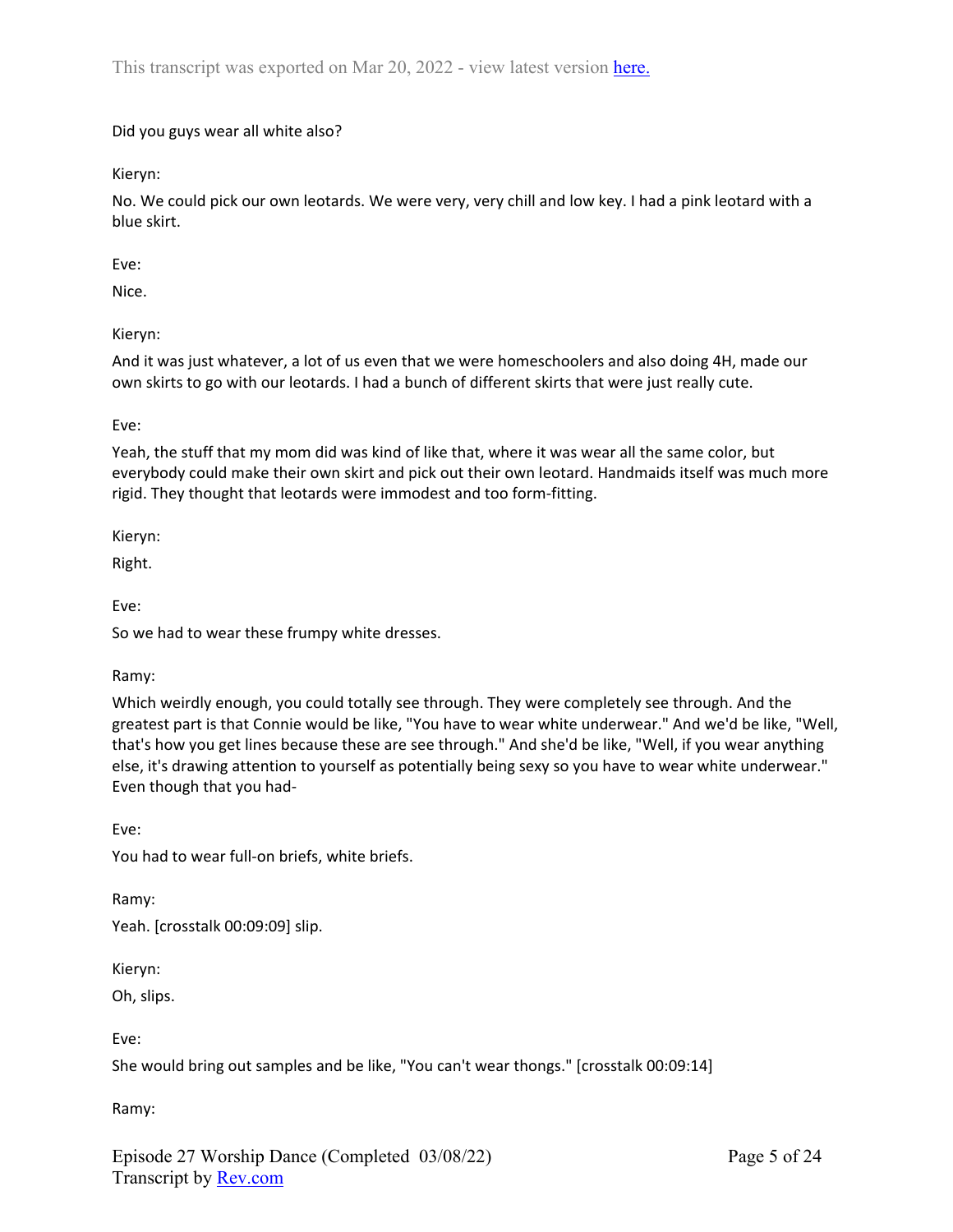Oh, yeah. Thing of the past. [crosstalk 00:09:16] Yeah. Full slips and then the white dresses.

## Kieryn:

Oh my God.

# Eve:

And these dresses were total circle skirts, so if there was any elevated platform, everybody saw everything, even if we were wearing a slip. It was pretty funny. We were also not allowed to wear nail polish or jewelry.

# Kieryn:

Well, I mean, of course, because those, they don't edify God, somehow.

# Eve:

All right. I wanted to bring Ramy in on this episode, because I feel like there's this element of this performative worship dance kind of thing where it's performative femininity that really echoes how women are treated in these churches, is the madonna/whore complex, where you can either be held up on a pedestal and completely pure, or you are defiled and done for.

And the way this romantic idea of womanhood was always performed in these worship dance troupe settings, I thought was really interesting. And I wanted to get you to talk a little bit about what you do now and how you feel like there might be overlap or not. Or if you want to get into this.

## Ramy:

Yeah. Actually, no, there's definitely a lot of overlap. And y'all have actually caught me at a very interesting time because as of this weekend, I am now dancing at a club that's full nude, which brings a whole different aspect to-

## Eve:

In case you haven't figured it out, Ramy's a stripper. I think at this point, it's pretty obvious. This is one of the things that she does.

## Ramy:

Yeah. Up until this point, I have been dancing only in Virginia where the clubs are topless, but they're not full nude. And then, this weekend I transferred to DC where it's a totally different game. And it's all full nude. [crosstalk 00:11:19]

## Eve:

How did these experiences of performing... Because Handmaids was very much about you have to be this blank, smiling, image of femininity that they could project their worship on, in a way, and inspire people in the congregation to these... It was like a sort of religious ecstasy. I just keep thinking of the image of St Theresa who's clearly having an orgasm in this altar piece. But this religious fervor, this being completely caught up in this moment, that was what we were trying to get people to experience in church.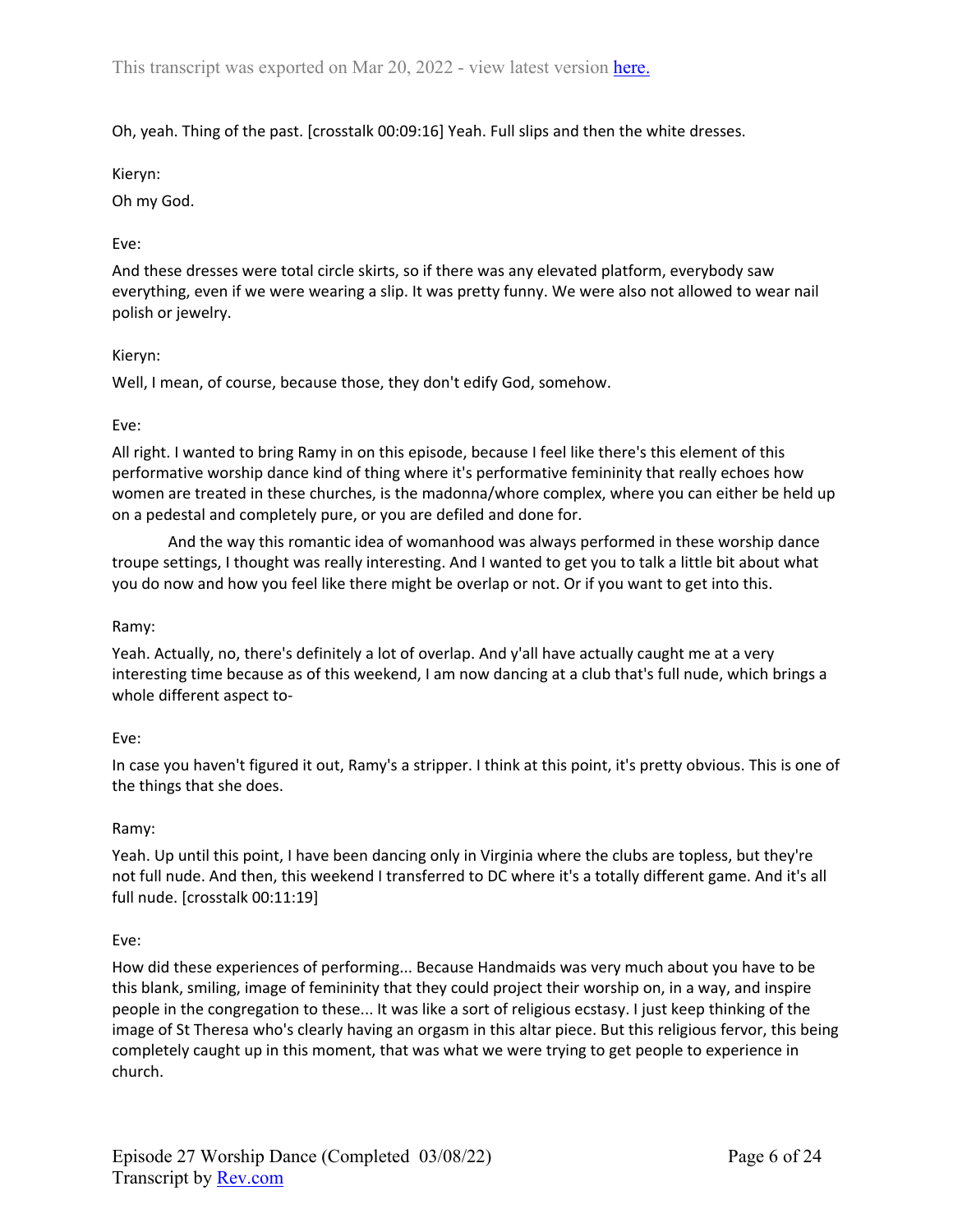# Kieryn:

Yeah.

# Ramy:

Yeah. You weren't allowed to have any identity in Handmaids because you were part of the picture. You were part of this experience and you weren't allowed to be an individual. And that's where the whole no fancy hairstyles, no nail polish, no jewelry, nothing that would make you an individual. It was all about turning their attention to God and not yourself.

It's actually pretty interesting. When I started stripping, I would get on stage and it would actually be a very similar feeling because the men there don't care about me as a person. They don't care that I'm an individual. It's like your body is worth something, but you as an individual, that doesn't matter.

# Eve:

You're selling them a certain experience outside of themselves that has nothing to do with who you are.

Ramy:

Right.

Eve:

It's not a connection, it's something different.

Ramy:

Right. That whole feeling, actually the labor, the work I was doing was new, but the feelings attached to it were very familiar because that was how I was raised. When we were growing up, you existed for God. You were all of that. And when we were dancing, it was like, "No, you are supposed to be turning people toward God. You aren't there to perform for people to look at you."

Eve:

And I think that came into play in our lives and families. Ramy's also from a big family and had a lot of the same experiences that Kieryn and I did. And this whole just setting your needs and your identity aside for the good of the group and to just perform these tasks and these roles to make everything easier for everybody, putting that self aside to just participate in that moment. And I got really good at just subsuming myself into whatever was going on and turning into autopilot robot mode, and not bringing an identity or a personality to a situation so that I wouldn't make anything worse.

Ramy:

Yeah. You pretty much have to compartmentalize everything and just realize that you're there to perform, but you as a person almost don't matter. It's weird.

Kieryn:

Yeah.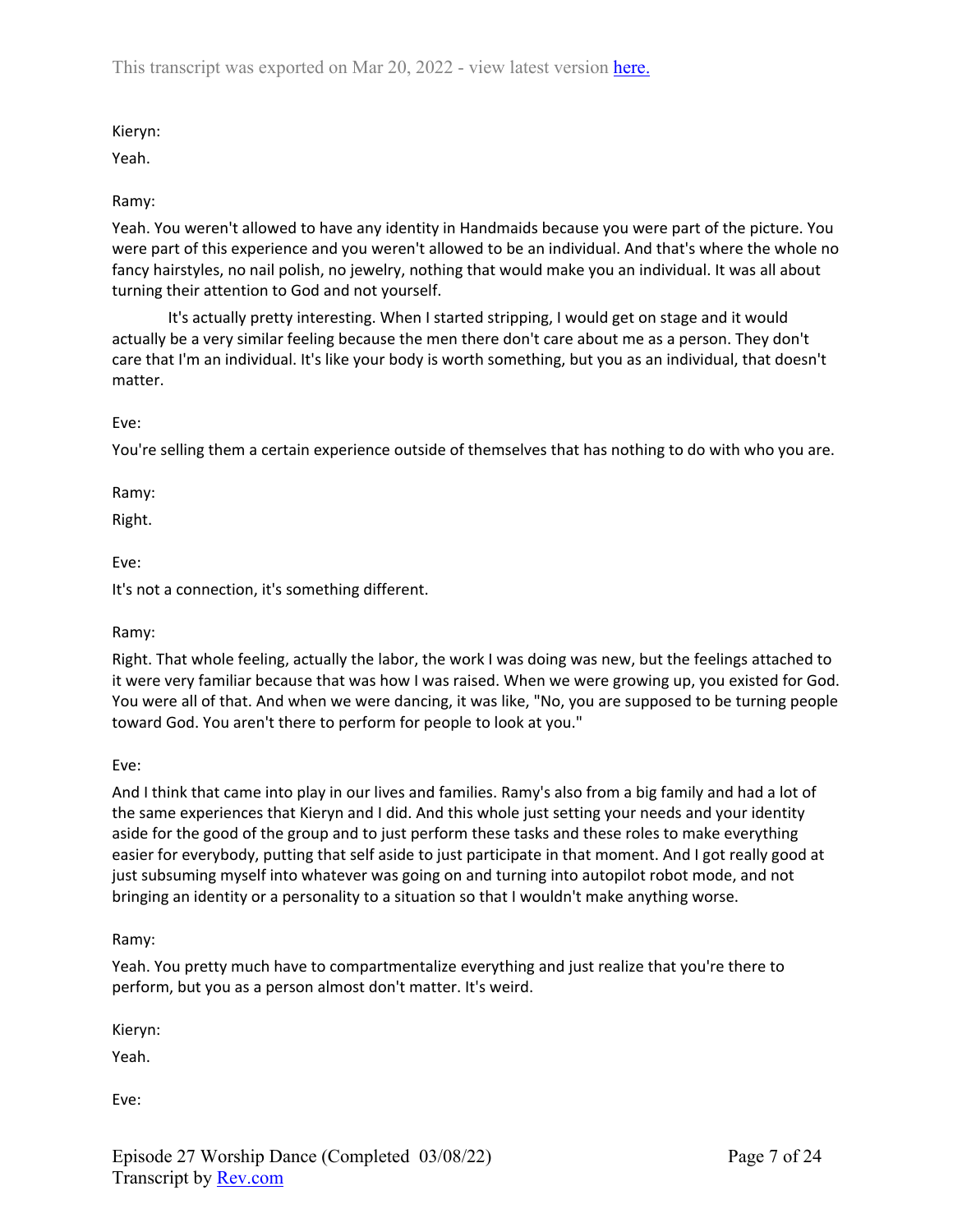As I've been listening to you talk about doing this work for the last couple years, it sounds like all the same stuff that we talked about with our families and what we were raised to be. This is the other side of the coin. This is the natural outlet for that skillset.

Ramy:

Yeah.

Kieryn:

Yeah. That makes sense.

Eve:

What's it like doing that? How has your family reacted to your job? Do they understand how this is easy?

#### Ramy:

Well, I don't think my parents know. I haven't told them. Unless maybe one of my sisters has mentioned it, then as far as I know, they are not aware of what I do. My sisters, the older ones know, I think. I've alluded to it several times and I'm just, "I'm working at the club or whatever." And they haven't asked a whole lot of follow-up questions, so I don't know if they're just, "Okay..." Or if they fully understand. They also-

#### Eve:

Or if they assume your bartending, still.

## Ramy:

Right. I don't know and I haven't really explained it. I know... I think Ruth knows. I think Rachel knows. But I've just never really asked them, "Do you want to talk about it? Do you want to ask me questions?" Whatever.

Yeah. I mean, it's just such an interesting life. It's such an interesting life.

Eve:

How would your younger self see this? And what would you say to her?

Ramy:

Oh my gosh. Okay. Okay, this is a funny story. I don't know if you could put this on your podcast. You can edit it out.

Eve:

We can probably put anything on our podcast that we want to.

Kieryn:

Yeah.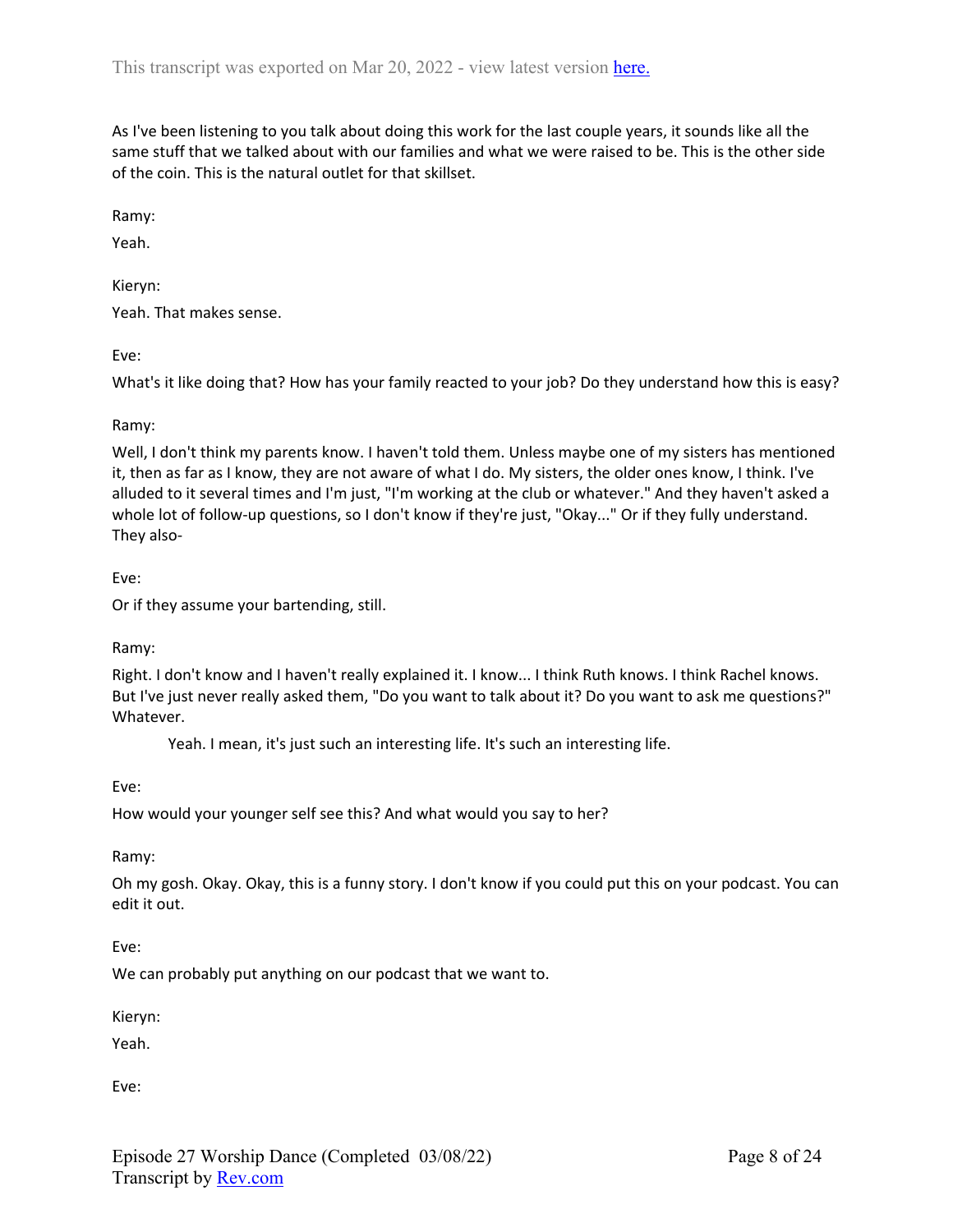Warning, adult content.

Ramy:

Warning, adult content. Okay. Actually, Friday was my first night at this club. I'm in my hotel room. I'm freaking out. I don't know, are all the girls, does everybody shave? I don't know what to do.

Eve:

Because you've never been... When we did our road trip in Canada this summer, you were like, "I don't want to go into these clubs because I've never seen a totally nude club."

Ramy: No, no. I had. I had.

Eve:

Oh, you had?

Ramy: Oh, yeah. I said I didn't want to dance.

Eve:

Oh, you didn't want to. Okay.

Ramy:

Because I hadn't danced full nude.

Eve:

Gotcha.

Ramy:

I was like, "I don't know. I don't know what to expect." I freaked out. I was like, "Fuck this, I'm shaving everything to be on the safe side because I do not want to stand out on my first night. Nope, Nope. I just want to blend right in." I'm shaving my pussy. I haven't done this since I was 14. Dude, 16 years I've been in this, so I'm shaving. And I was like, "I haven't done this in 16 years."

And I remember the day because I was 14 and I was in Florida because my dad was doing a work project and he'd taken me to help him. And I was, as most people do when they're going through puberty, freaking out. And I was like, "I don't know what's happening, but this has got to go." And so, I take the razor, which I was really bad at. And I was just-

Eve:

Was this your father's razor that you just stole?

Ramy:

You know what? I don't know.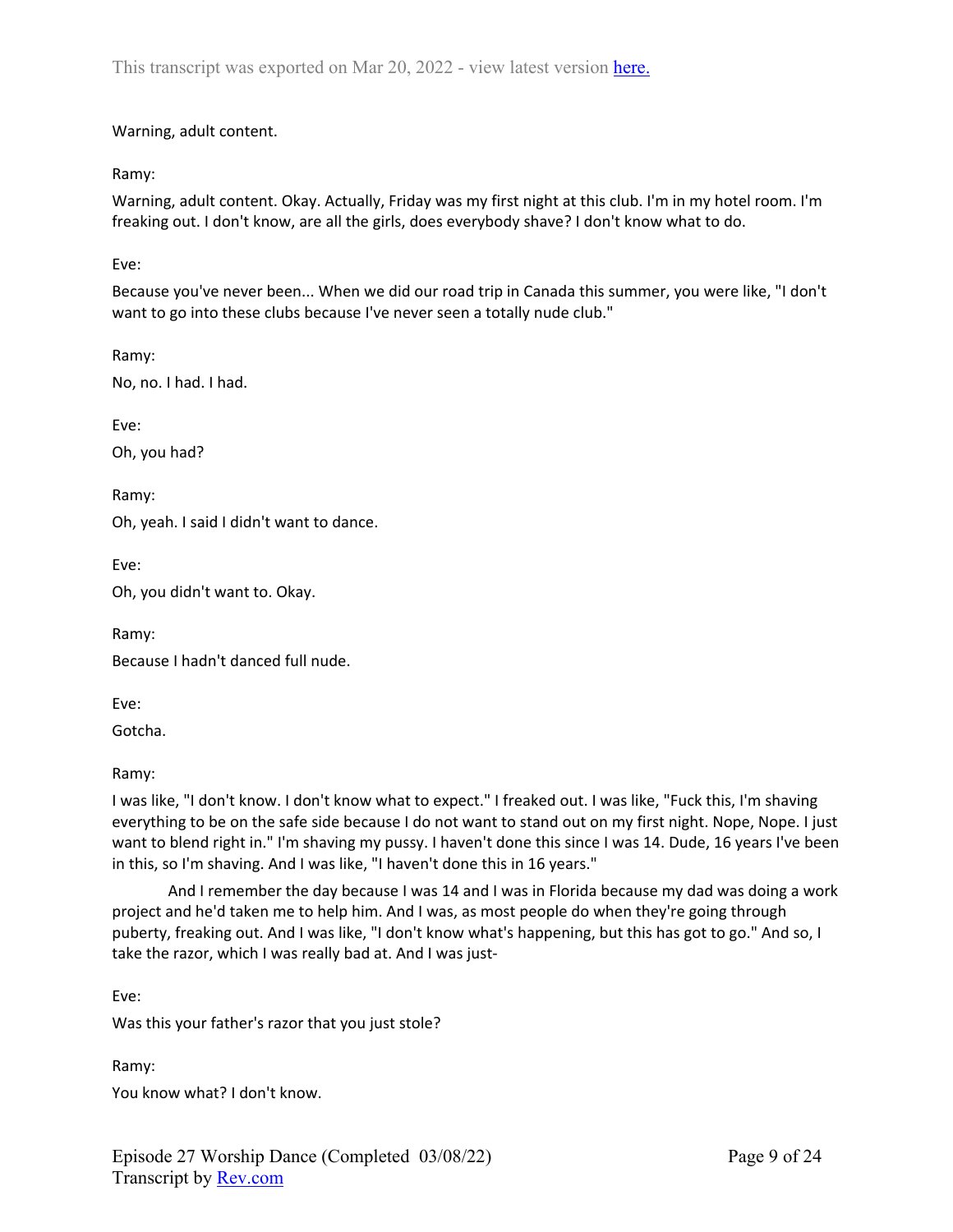Eve:

It probably was.

Ramy:

Oh God, I don't know. I'm taking this razor and I'm like, "This is all got to go. I don't know what's happening." And let me tell you, I really sucked at shaving back then. I have since used a razor perfectly. I can do that now. But then I was just like, "Okay, all of this has got to go." Bad experience, would not recommend. I had the worst razor burn.

Kieryn:

Oh, no.

Ramy:

And I was in pain for three days. That was my only experience. Then Friday night I was like, "Oh God, I hope this is not going to be a repeat of 14-year-old me trying this."

Eve:

Because coming in for night two at the club with razor burn everywhere is not going to fly.

Ramy:

It would not be good, no.

Kieryn:

Yeah, no.

Ramy:

No. Okay. Let's just say my razor skills are a little bit better and everything's fine [crosstalk 00:18:28]. But yes, all of it had it go. And I'm standing there being like, "What would 14-year-old me say to me now?" "What are you doing?" No, that cannot be me in 16 years. Absolutely not. It's crazy. But I was like, "Okay."

And then, so that's cool. I go into the club. I don't know which stripper god I have pissed off in the past month, but guess what? My very first night dancing full nude, I decided to get my period.

Kieryn:

No.

Ramy:

Oh, hell yes.

Kieryn:

No. No. No.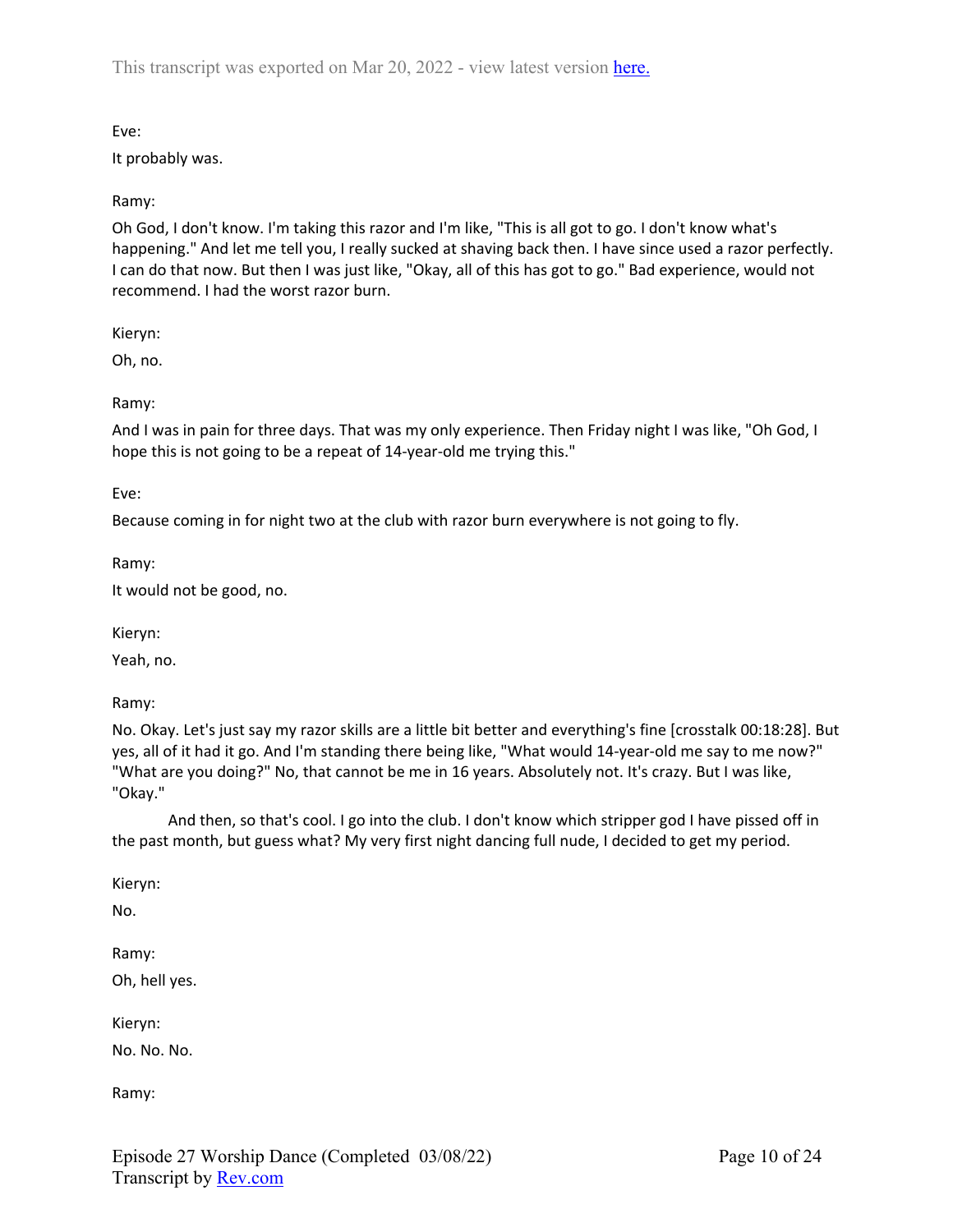And I was like, "Cool. We're just going to jump right in. Let's just have all of the experiences.

Kieryn:

Right now.

Ramy: "Let's just bleed everywhere tonight."

Eve:

Tonight.

Kieryn: All of the bad things out of the way first.

Ramy:

[crosstalk 00:19:17] Let's just get all of the shit out of the way. I'm like, "Okay."

Eve:

I mean, it's better now than later, right? Just rip off the bandaid.

Ramy:

Right, right. Let's just try everything, all of the experiences tonight. I go in there and I'm like, "Yep, we're cutting the string off the tampon. We're doing this." There's mirrors all over the dressing room because you have to make sure you look okay. You've got to check because once you're on stage, it's too late. And it's the worst thing in the world for someone to come up. "Hey, by the way... Oh, look. You're on your period."

Eve:

Oh my God.

Ramy:

You're twerking and everybody can see your tampon because it's starting to wiggle it's way out. That is what you want to avoid. And I have seen it happen.

Kieryn:

No!

Ramy:

Oh yeah. I have seen it happen. There's been girls where I'm like, "You got it... You should probably go to the dressing room. You should go the dressing room right now."

Eve:

This is why everybody should use the menstrual cup because those things don't come out.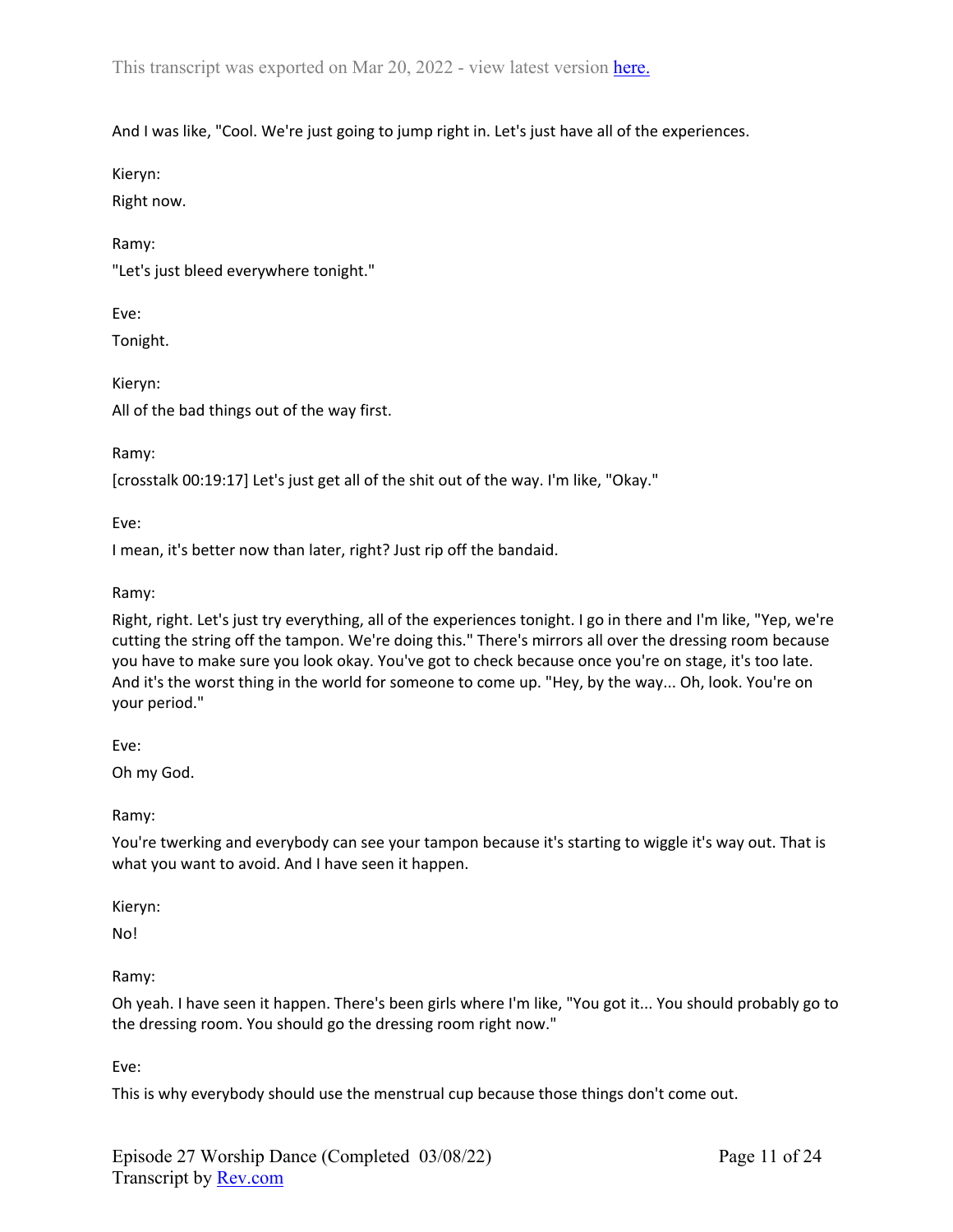# Ramy:

Oh my God.

Eve:

They're so good and they can last up to 12 hours.

Ramy:

Well, yeah. Well, I didn't have one and I don't own one. And I don't want to get my period.

Eve:

I'm just making an advertisement. It's fine.

Ramy:

Yeah. We're going to have all of the experiences right now. A period on my first night dancing nude. I haven't shaved in 14 years. I'm just like, "Oh my gosh." And then, I go into this club and they're like, "Okay, you're going to do a shower show."

Kieryn:

What?

Eve:

What's a shower show?

Ramy: What the hell is a shower show?

Eve:

Yeah. Right.

Ramy:

I had this floor guy walk me upstairs. And he was like, "This is the shower." And this is in the middle, this was at midnight. Full club, Friday night, full club. And he's like, "It's your turn. You're going to do the shower show tonight." I have never done a shower show. Okay, we're just checking all the experiences. Yep. Guess what?

Eve:

What is the shower? You just take a shower?

Ramy:

You literally, [crosstalk 00:21:04] you're just in a clear shower. Yeah, it's up above the stages and they-

Eve:

You're just playing with suds and stuff?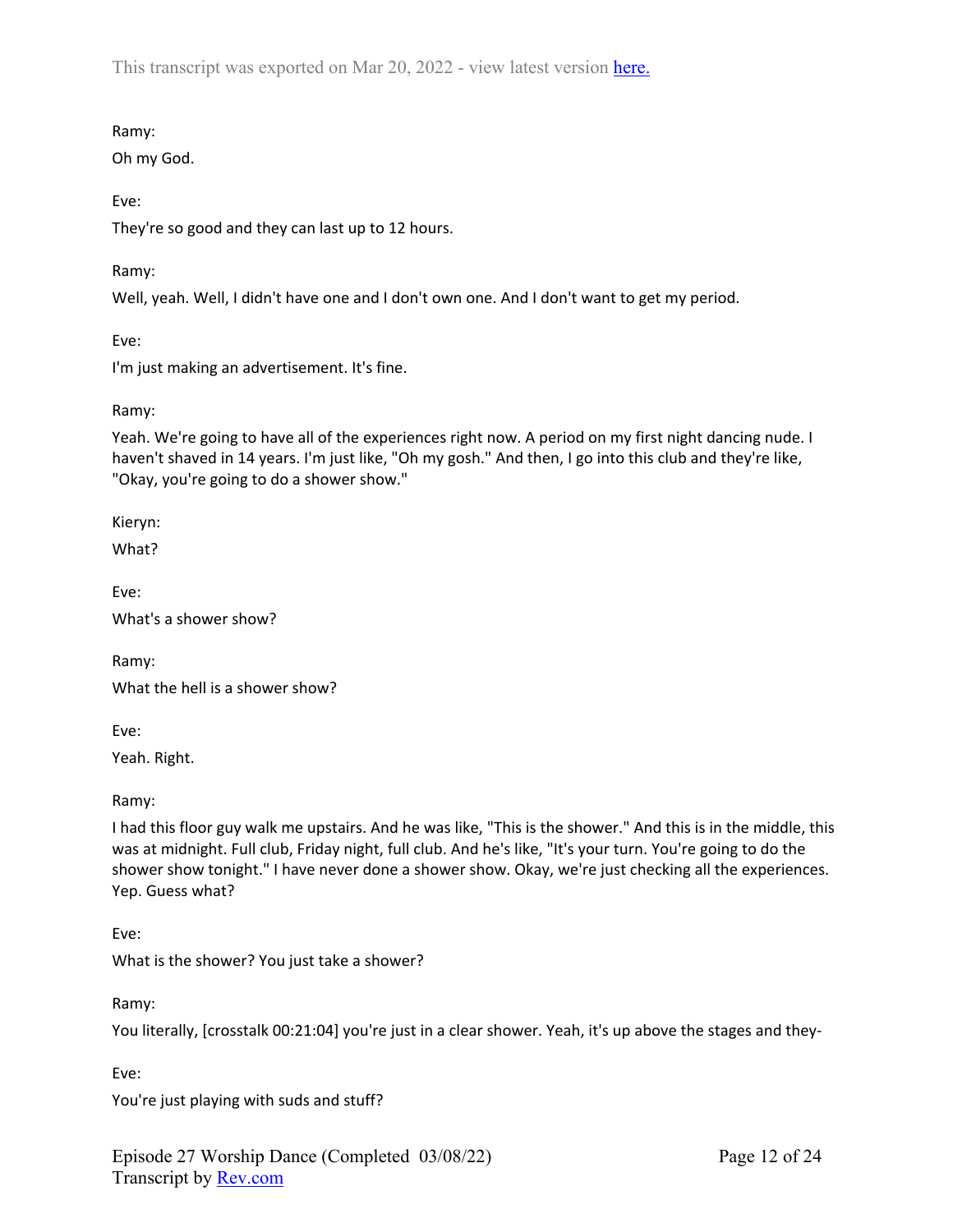Ramy:

It's not even soap. It's really literally just water. And then you fog up the glass and then you can hold on and dance. It's actually, it can be kind of cold-

Eve:

[crosstalk 00:21:20] cage dancing.

Kieryn: Dancing in the shower, okay.

Ramy:

Dancing in a steamy, wet shower.

Kieryn:

Okay.

Eve:

I can do this.

Kieryn:

Yeah.

Eve:

We're not talking about golden showers. That would've been bad.

Ramy:

And he was like, "Yeah, you've got to move back and forth. Everyone's watching you," because they turn the lights off and they turn your lights on and then no one else is dancing. So the girls get off stage and it's just a shower show. And I was like, "Okay."

Eve:

It's actually kind of cool.

Ramy:

It is kind of cool. And I was like, "All right. Well, here we go. Shower show." And I was just like, I don't know. That's my life. This is my life.

Eve:

Wow.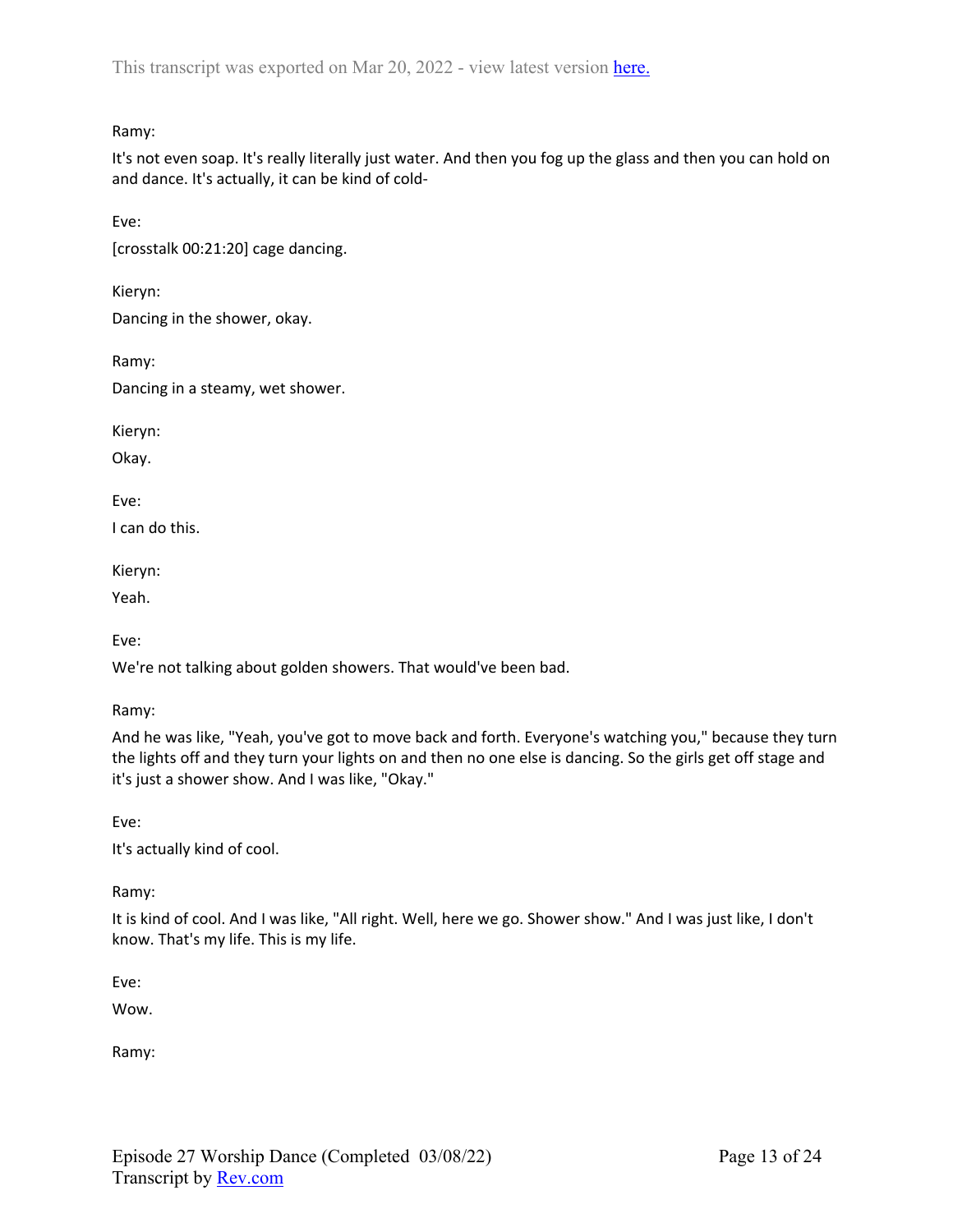I'm naked in a little shower. And the floor guy was actually really sweet and he peeked his head at one point. He's like, "You're doing so well, have you done this before?" And I was like, "Sure haven't. First shower show for this girl."

Eve:

Oh my God.

Ramy:

Yeah.

Eve:

Well, okay. So, but that's a little... Okay. Can I just bring this back full circle? That's how it felt joining Handmaids because I was 15 and I was tall compared to everybody in the group. And so there was this leadership group that Connie had started that she called the Old Maids. She just like yanked me into the Old Maids.

Ramy:

Because you were so tall.

Eve:

Because I was so tall. She thought I was like 17 or 18 and I was 15, maybe. I was 14 or 15. We were real young. So the first day I was at Old Maid's practice, she was like, "How old are you?" I told her and she was like, "Oh, you're not supposed to be here, but I guess you're here already so we'll just roll with it." Because I was too young.

And one of the first weeks that we were there, we had this like show that we were doing in the same church or down the road. So we had a program that we were doing in the middle of rehearsal. We left and came back and she just put me in front. She made me be God.

Kieryn:

Oh my God.

Eve:

In the Majesty and Glory pageant. There's this song, Majesty and Glory, and it's all set in heaven and it's based off of a hymn and there's this character of God who's standing front and center being adored by all these little girls who are representing the church coming home. So I had to go be God in one of my first programs and I had never done anything like this before, and I had never seen this dance done. It was one with their staples, but I'd never seen it. We just practiced it for maybe like 30 minutes before we went on. And then it was just like, "And then there you go. And now you're God."

Kieryn:

Sure, okay.

Eve: And I was just like, "Okay."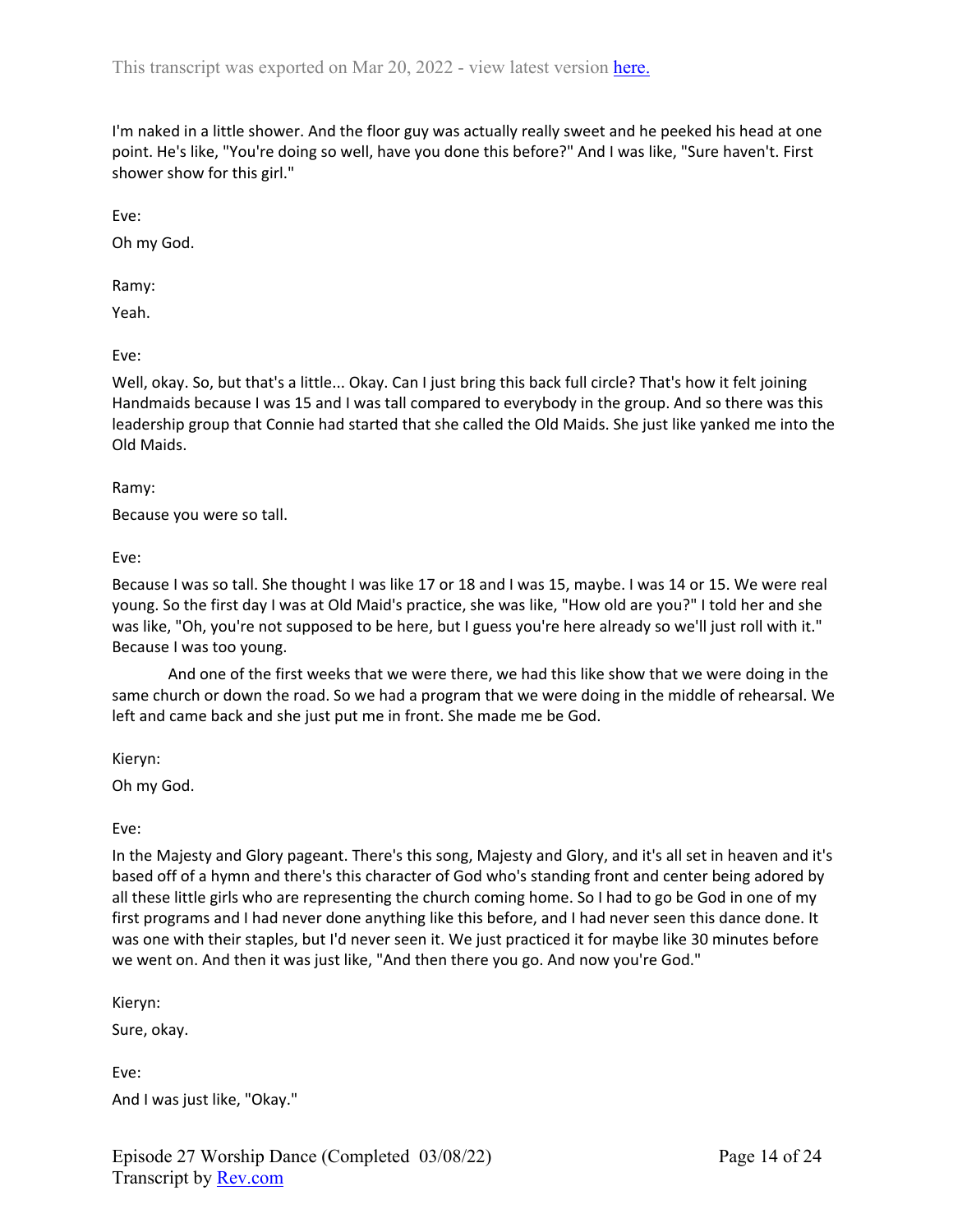# Kieryn:

Okay.

# Eve:

That's what we're doing. We could just roll with it. It's fine.

## Kieryn:

That's fine. That's what's happening now. It's cool.

Eve:

Yeah. And then it was one of those... Afterwards, "Oh, wow. You did such a great job."

Ramy:

Yeah.

Eve:

You're too tall for that job, but you did such a great job. It was just so weird. But...

Ramy:

Yeah?

# Eve:

These universes are very funny and really, I've never heard of anyone else doing anything like this in pretty much any other culture.

Ramy:

I know.

Eve:

I know there are religions that they have a lot of dance and pageantry in their like celebrations, but I feel like this kind of thing is very particularly unique to evangelical Christians.

Kieryn:

Yeah.

Ramy: Mm-hmm (affirmative).

Eve: And I'm not really sure why.

Kieryn: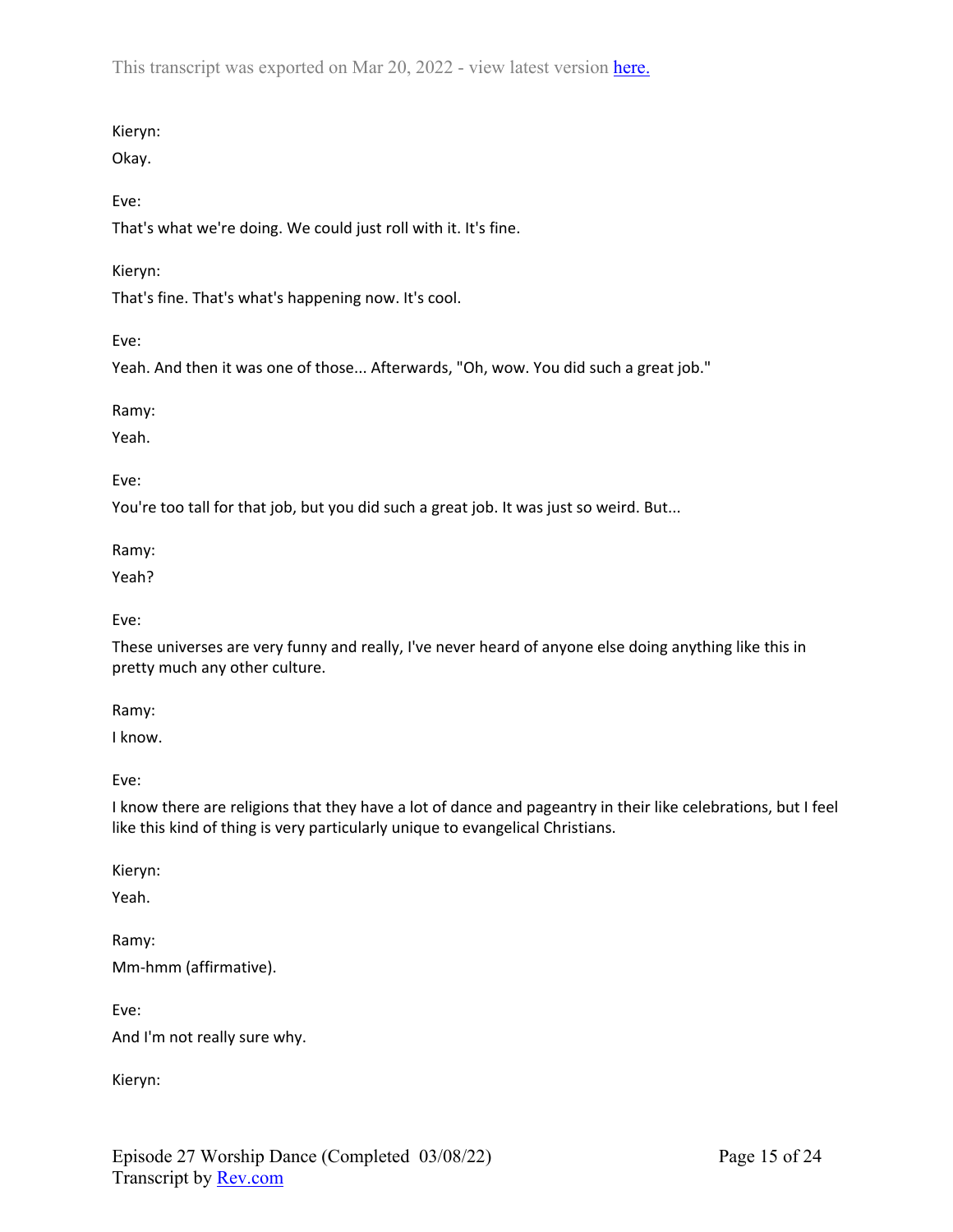I remember it being a thing in some of the charismatic churches that I went to, they would have entire teams that had the flags and they own, very own, special church worship dance team. And all these individual churches had them that I went to. It was just like a thing that happened.

Eve:

Well, that's what my mom was involved with. She started that team at the church in the Central Valley in California. It's such a... I tell people, "Oh yeah, I did this." And they're just like, "What is that?" It's one of the things that is maybe the most like out there and confusing to people. They've heard of homeschooling, they've heard of the Duggars, but-

Kieryn: Have you heard of worship dance?

Eve: [crosstalk 00:25:44] worship dance?

Ramy:

We did this worship dance.

Eve:

And they're like, what?

Ramy:

It's really hard to explain to people.

Kieryn:

Yeah. And it's so eclectic. It's not like there was just this one brand of worship dance that existed. It varied by church and by group, and by homeschool group, and community, and whatever. It was just like this weird... It's weird.

Eve:

And some communities were super, super against it.

Kieryn:

Yeah.

Eve:

I think more in the Baptist circles, there's all those jokes about Baptist don't have sex standing up because somebody might think that they're dancing.

Kieryn:

Right. And also that's [crosstalk 00:26:24]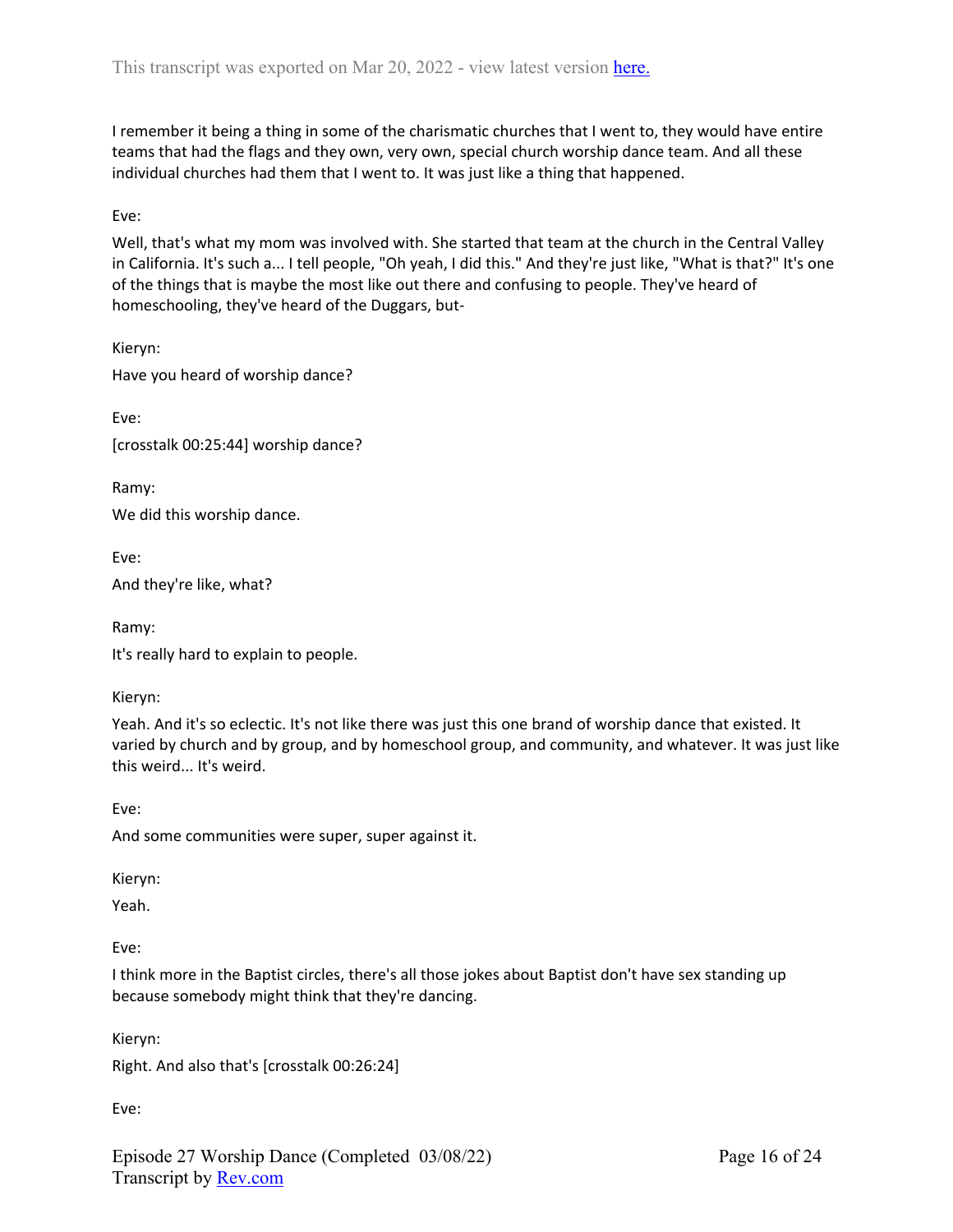Those are jokes that I heard in those circles.

Kieryn:

So, clearly.

Eve:

Yeah. Sex leads to dancing.

Kieryn:

Yeah.

Ramy:

Sex leads to...

Eve:

Shannon used to say that one all the time. Yeah, anyway. So there's certain Evangelical church groups where this is very taboo.

Ramy:

Yeah.

Eve:

And then there's certain Evangelical church groups, I think you're right, it does kind of go along that charismatic line of the people who believe that the gifts of the spirit are active in Valley today are the ones that tend to do these [crosstalk 00:26:58].

Kieryn:

Yeah, the overlap-

Eve: However [crosstalk 00:26:59].

Kieryn:

... between those ones and the ones who spoke in tongues is basically a circle.

Eve:

It is basically a circle. But then there's the piece where the group that we were in was run out of a Presbyterian church. They were very much, "Gifts of the Holy Spirit? What's that?" That was a one-time thing, but we're dancing.

Kieryn:

Dancing, Yes.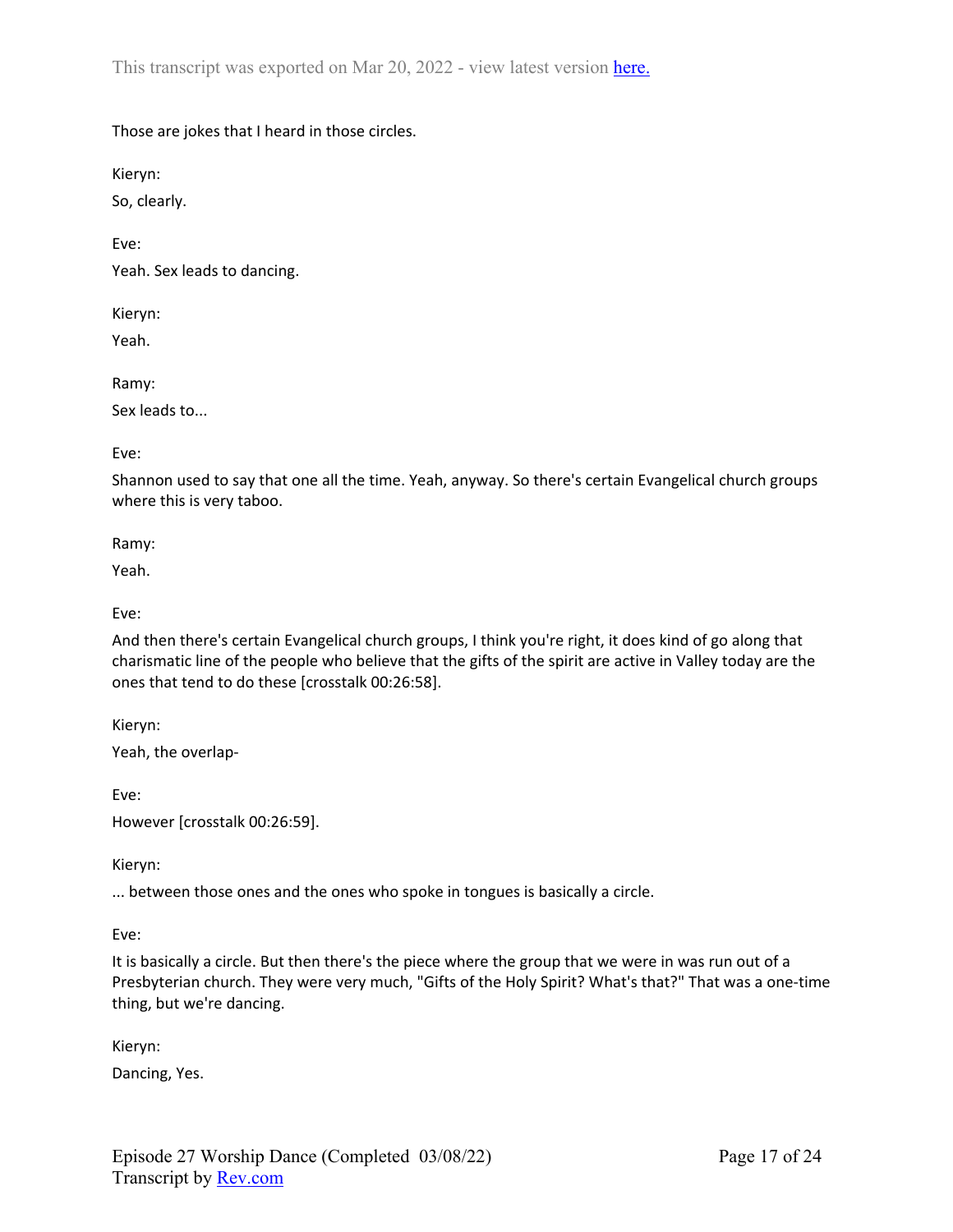Eve:

We're dancing!

Kieryn:

That's the part that isn't in the circle. It's the weird crescent sliver that's just shy.

Eve:

It's like those oranges that just grow baby orange penises on the side of them. This is just, that's [crosstalk 00:27:32] on that venn diagram.

Kieryn:

That's correct.

Eve:

Ramy is like, "All right, you guys are weird. I'm done."

Kieryn:

It's important that we construct our data references correctly.

Ramy:

Yes.

Eve:

Do you have anything else you want to add?

Ramy:

I feel like I have a lot of things I want to add, but they don't have that much to do with relating directly to Handmaids. Just in general, I felt like what I experienced as a dancer, I can relate to, or I feel like it almost applies more to my past and just growing up fundy. That and purity culture.

Kieryn:

Yeah.

Eve:

I was going to say, how does it connect to purity culture?

Ramy: It's crazy. It's crazy.

Eve: [crosstalk 00:28:27].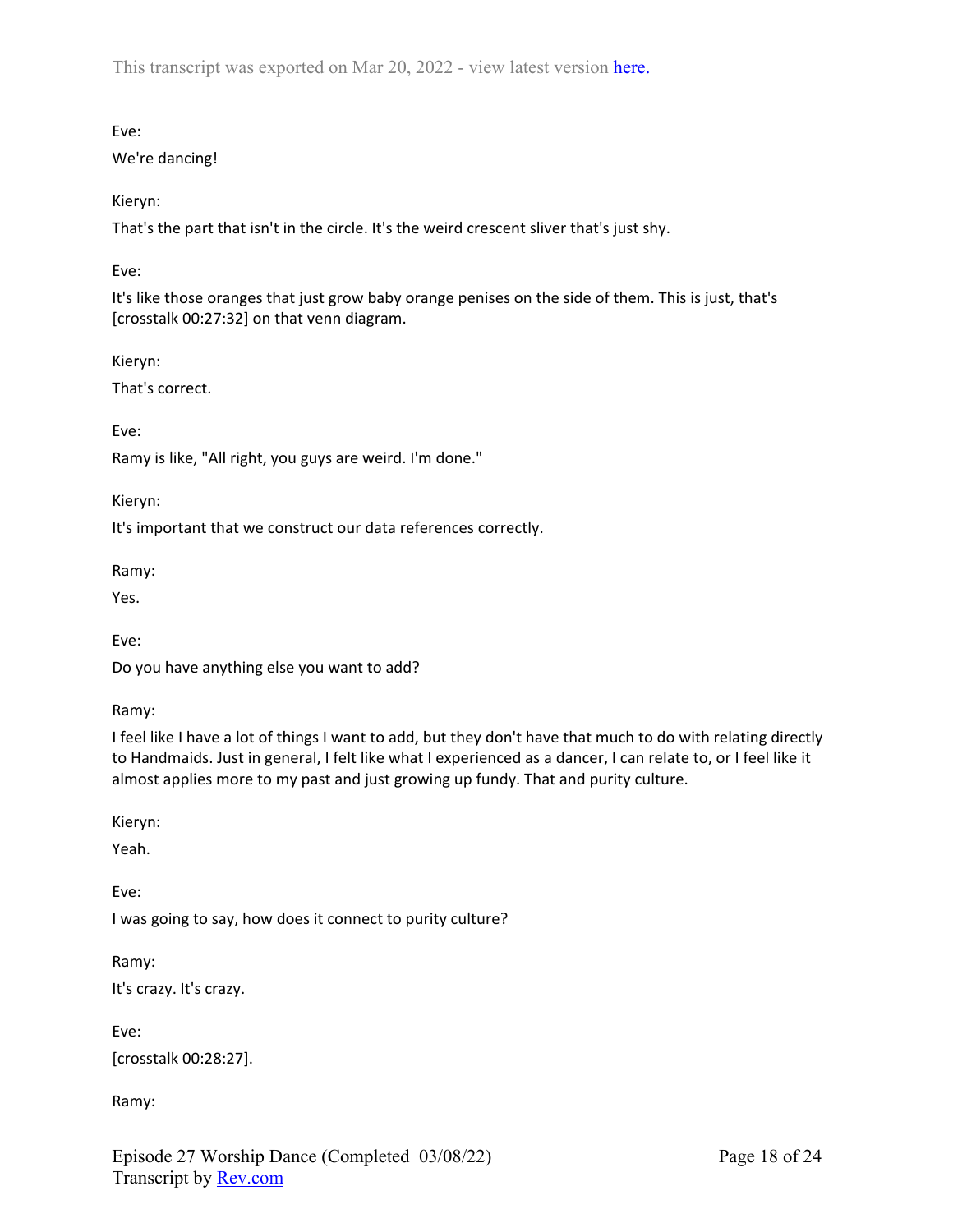There's a lot of similarities there.

Eve:

How?

Ramy:

Just, you know how purity culture says that your virginity is worth more than everything.

Eve:

Right.

Ramy:

That's where your worth and your value is.

Eve:

Right, right.

Ramy:

That, your body, is your worth and your value in the club. So I got to the club, so I don't know how to do stripper things, but that mentality was already... The fact that I can value my body because I was taught to value my body, but on the different [crosstalk 00:29:08].

Eve:

In a capitalist, consumerist kind of way.

Ramy:

Yeah.

Eve:

My body is something to be consumed.

Ramy:

My body is something to be consumed or traded, or valued, and my dad owns me until I'm married. All of that, that was very similar. So I had a lot of [crosstalk 00:29:23].

Eve:

Does the "no touching" thing get into this at all?

Ramy:

Well, there is touching. Depending on the club and everything, there's definitely a lot of contact. It might just be in the back or it might be on stage. It depends by the club, but you're definitely taught your body is worth more than your mind, and just capitalize on that. And I felt growing up in a purity culture, we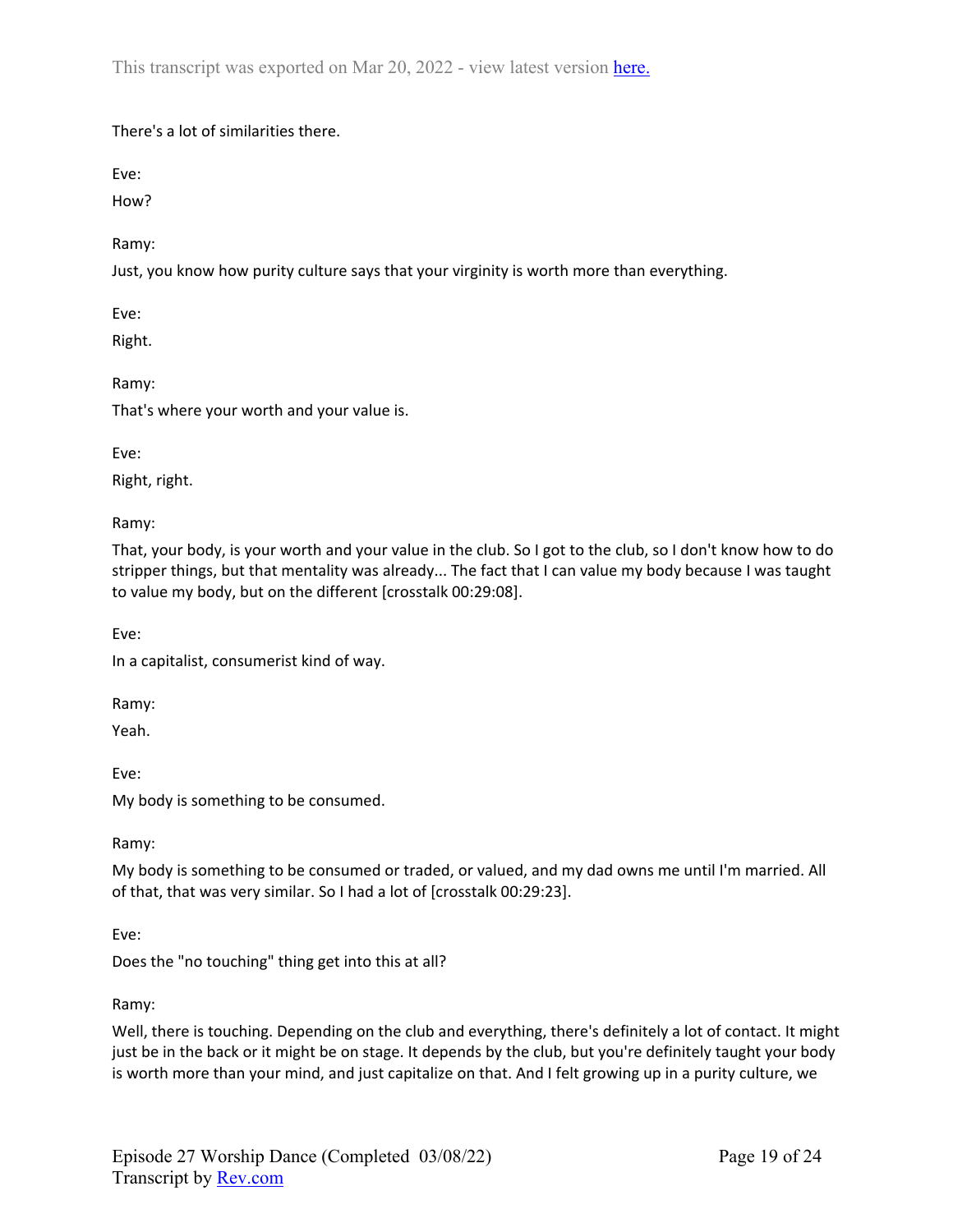were pretty much taught the same values, but they were sanitized and made to look like that's how you should be thinking.

Kieryn:

Yeah.

Eve:

Well, and I think this is why I was mentioning the madonna/whore complex. This is a very classic, literary trope. It's an understanding of women as only one or the other. They're either a virgin or a slut. You're either Mary or Mary Magdalene. There's no in between, so when you dehumanize women one way, the other way matches it, and is very, goes hand in hand with it. That's why I think that mindset's transferable because it's based in the same system.

Ramy:

Yeah.

Eve:

And so when you leave that world, you have to complicate both of those systems where, so strippers may not all be empowered, but they, a lot of them, are enjoying their jobs and don't feel degraded by what they're doing. And a lot of moms, homeschool moms, who save themselves their marriage and have only slept with one person are being used for sex by their husbands in ways that are not respecting their bodies. These things can both coexist.

Ramy:

Mm-hmm (affirmative).

Kieryn:

Yep.

Ramy:

I mean, this is a conversation we could have for the rest of our lives, just unpacking all of this, these issues.

Eve:

You read Jessica Valenti's The Purity Myth at the same time I did. That's when we started going down this road of conversation where I was finally abandoning modesty rules as a young newlywed, and I was like to wear... I was wearing spaghetti straps out in public and feeling scandalous.

Kieryn:

Oh, my God. I remember that time also.

Eve:

Yeah. And then you were like, "I think I'm going to go take a pole fitness class." We were very defensive about, "This is not the same thing as stripping and it's fine!"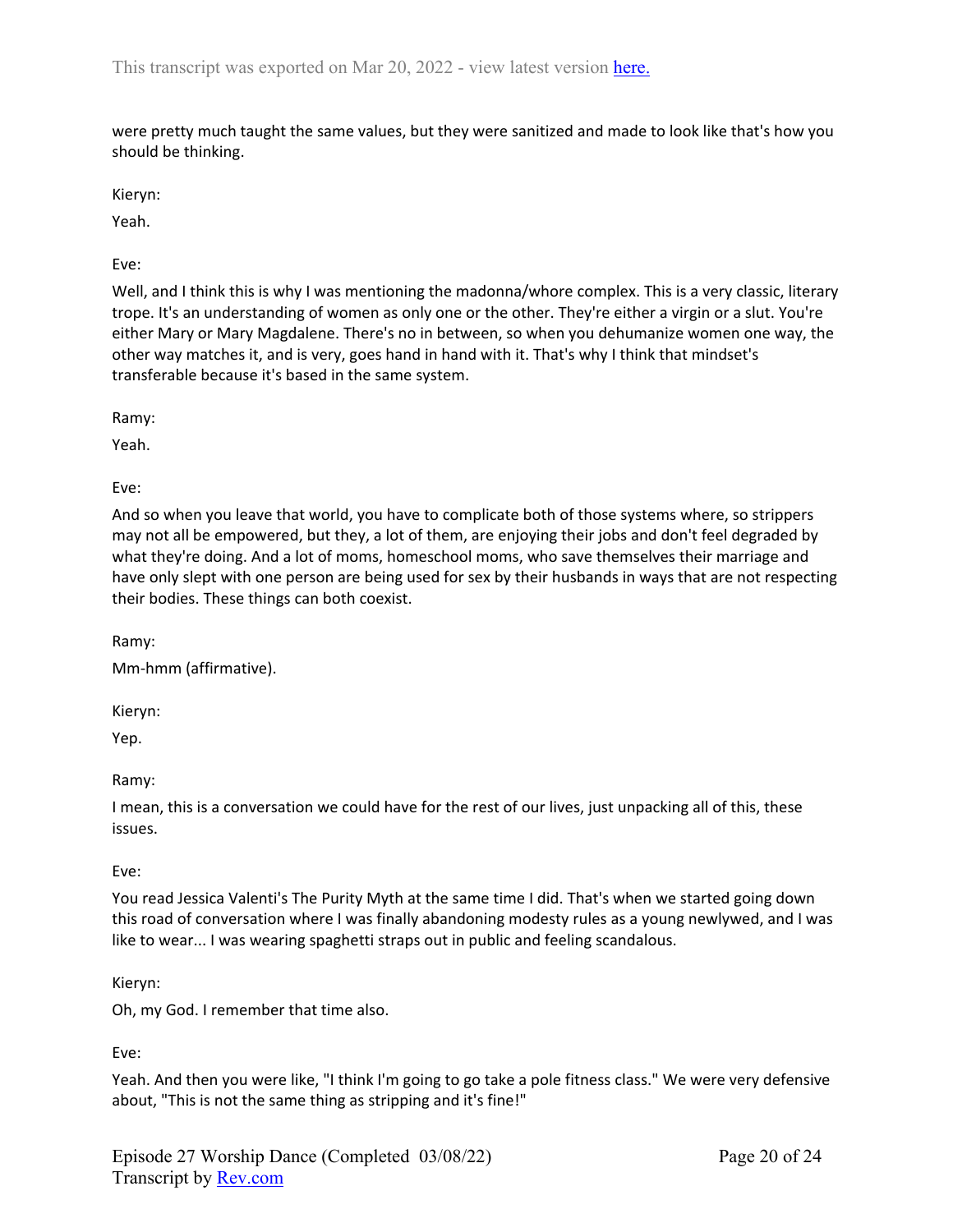Ramy:

Yep.

Eve:

But it's that same holding onto that dichotomy and trying to complicate it. It feels very risky because you are stepping out into what feels like thin air and you don't really have a new system to replace it with because our culture as a whole has bought into that system very thoroughly.

Ramy:

Agreed.

Eve:

I don't miss this part of church stuff at all. I do miss dancing, sometimes, but I don't miss this very performative femininity element of it. It's really nice to just, where would I want? And not have to think about it not be thinking about, "Oh, am I going to make men stumble? Am I going to stand out too much? Am I going to get too much attention?" I had to think that way in Peace Corps a little bit with the kinds of attention I would get, because I would stand out there. But it's really nice to be in a city and be able to just go someplace and blend in and not worry about getting seen as a commodity.

Ramy:

Yeah.

Eve: What was that thought, Ramy?

Ramy:

Just yeah. When I'm not at work, I just wear a hoodie all day. It's great.

Kieryn:

Yes.

Ramy:

I just wear a hoodie. Yeah. I don't want anyone to look at me. "Don't look at me. Don't touch me. Just leave me alone." I can play this part at the club, but not anywhere else.

Eve:

It's nice to be off duty.

Kieryn:

Yes.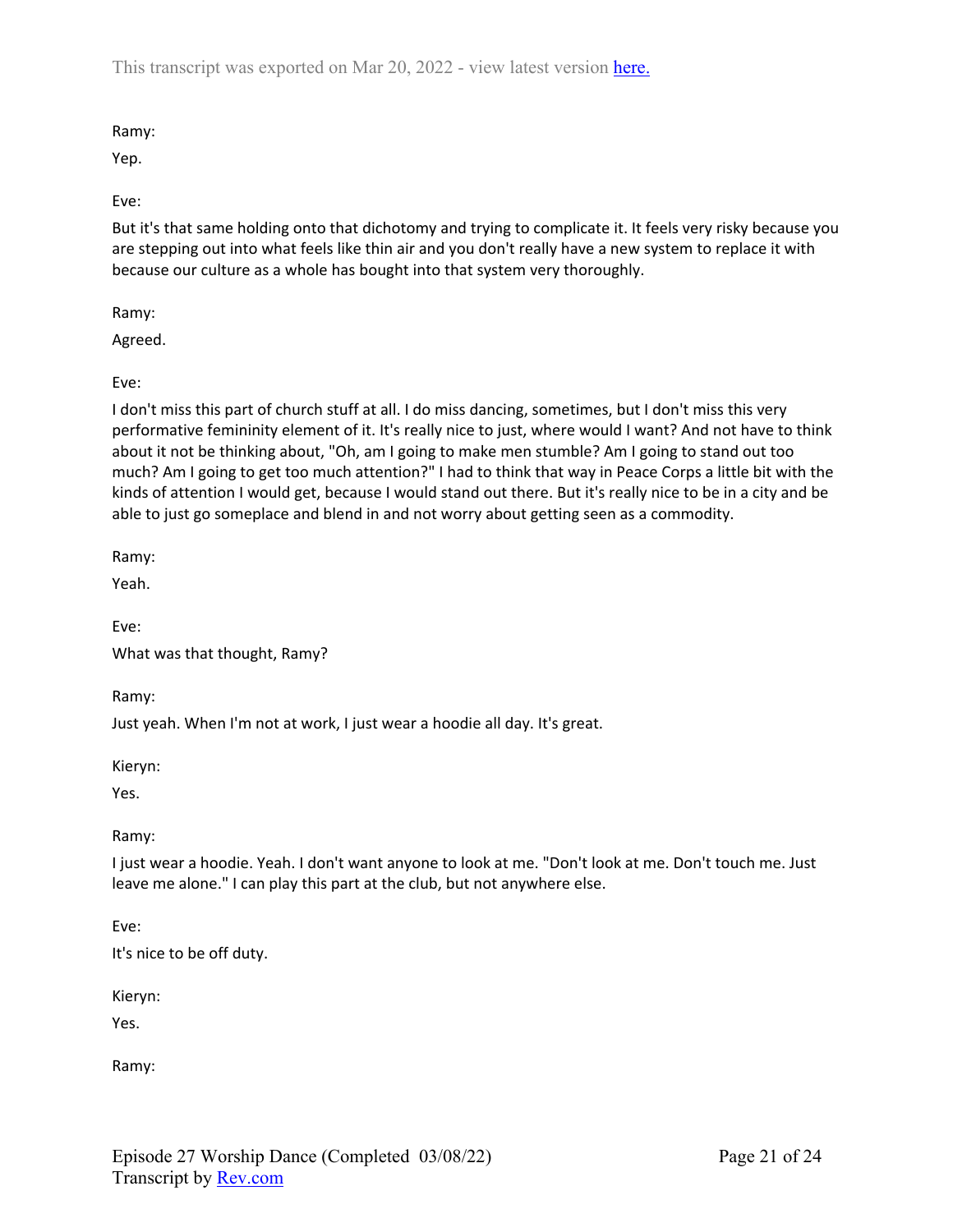Sure is, sure is. Although half the time you're ignored anyway. There's this, I saw this meme or something on Instagram from like this dancer account. And they're like, "You know you're in a strip club when you can do a handstand in the middle of the room bare-ass naked and no one gives a flying fuck." Yep. For as much time as we spend being naked, we actually are ignored so often. So often.

Eve:

Well it's because you're just one in a sea body.

Ramy: Exactly. We're just-

Eve: You're not a person.

Ramy:

Exactly. Your customers will react more to the TV behind you than to you know. I just got upstaged by a football game.

Eve:

But have you seen those butts?

Ramy:

Fair point.

Eve: They have pretty good butts.

Kieryn:

It's true.

Ramy:

My gosh.

Eve:

Well, thank you for making time to do this episode with us.

Ramy:

Yeah. I'm sorry it took forever, but thank you so much for having me.

Kieryn:

No, it's so nice to actually be able to talk about this weird thing that we did.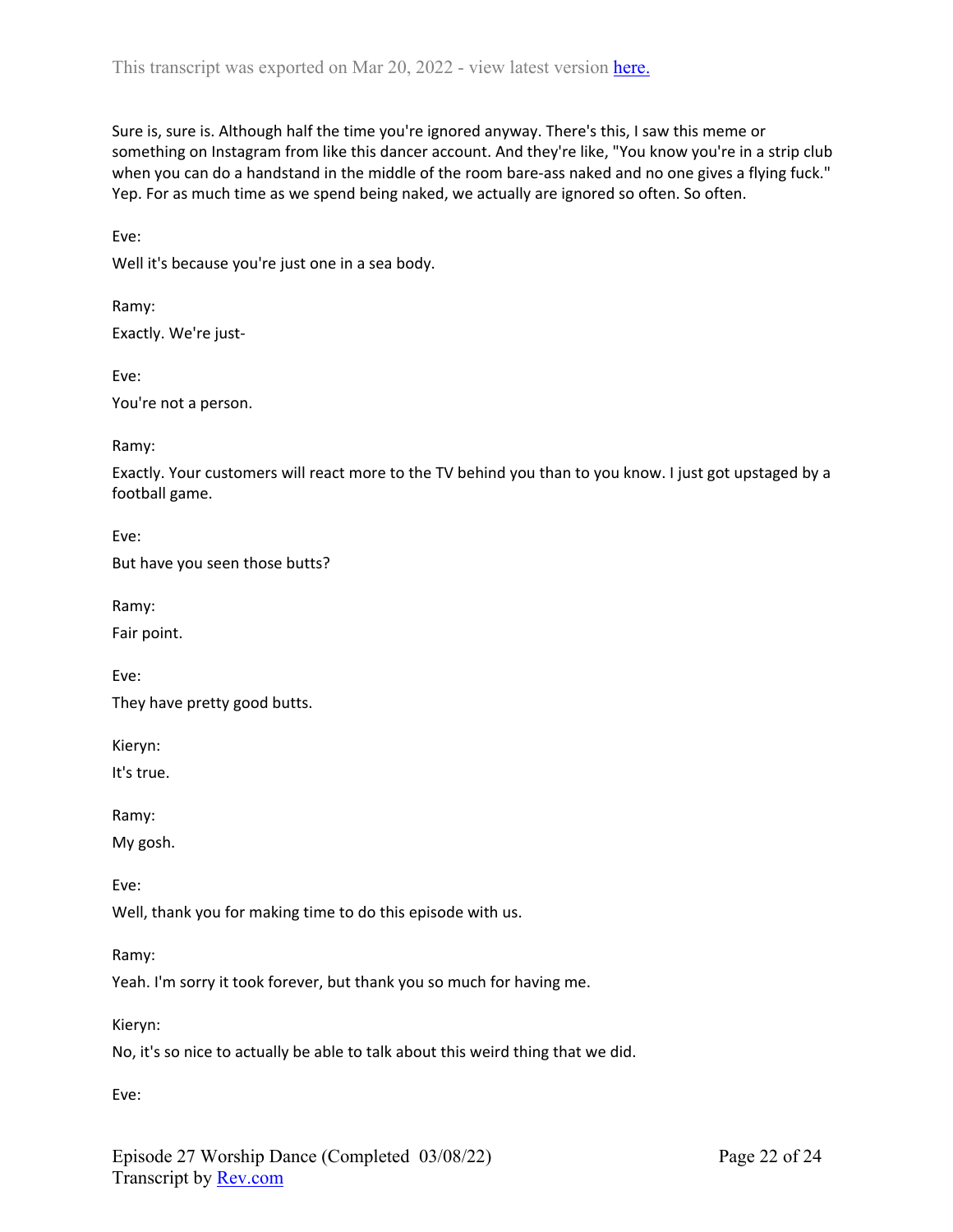So weird. I wonder if any of our listeners have had similar experiences. I'm very curious.

Kieryn:

Please tell us.

Eve: How many people did this.

Kieryn: Please tell us if you have.

Ramy:

Oh, now that you say that, there's a couple girls at my old club that told me they were homeschooled. One of them said they were homeschooled. And I feel like one of them at least grew up really conservatively, if not homeschooled.

Eve:

We should make...There should be home a Homeschooled Strippers Union.

Kieryn:

Oh my God. Yes.

Ramy:

Yeah, I think [crosstalk 00:35:27]. And we only talked for a minute in passing, so I kind of forgot about that, but I was like, "Oh maybe there's more of us out there."

Kieryn:

Probably.

Eve:

I bet there is. Because as you said, these skills are incredibly transferable.

Ramy:

Mm-hmm (affirmative).

Kieryn:

Yeah.

Eve:

Thanks for joining us.

Ramy:

Thank you for having me.